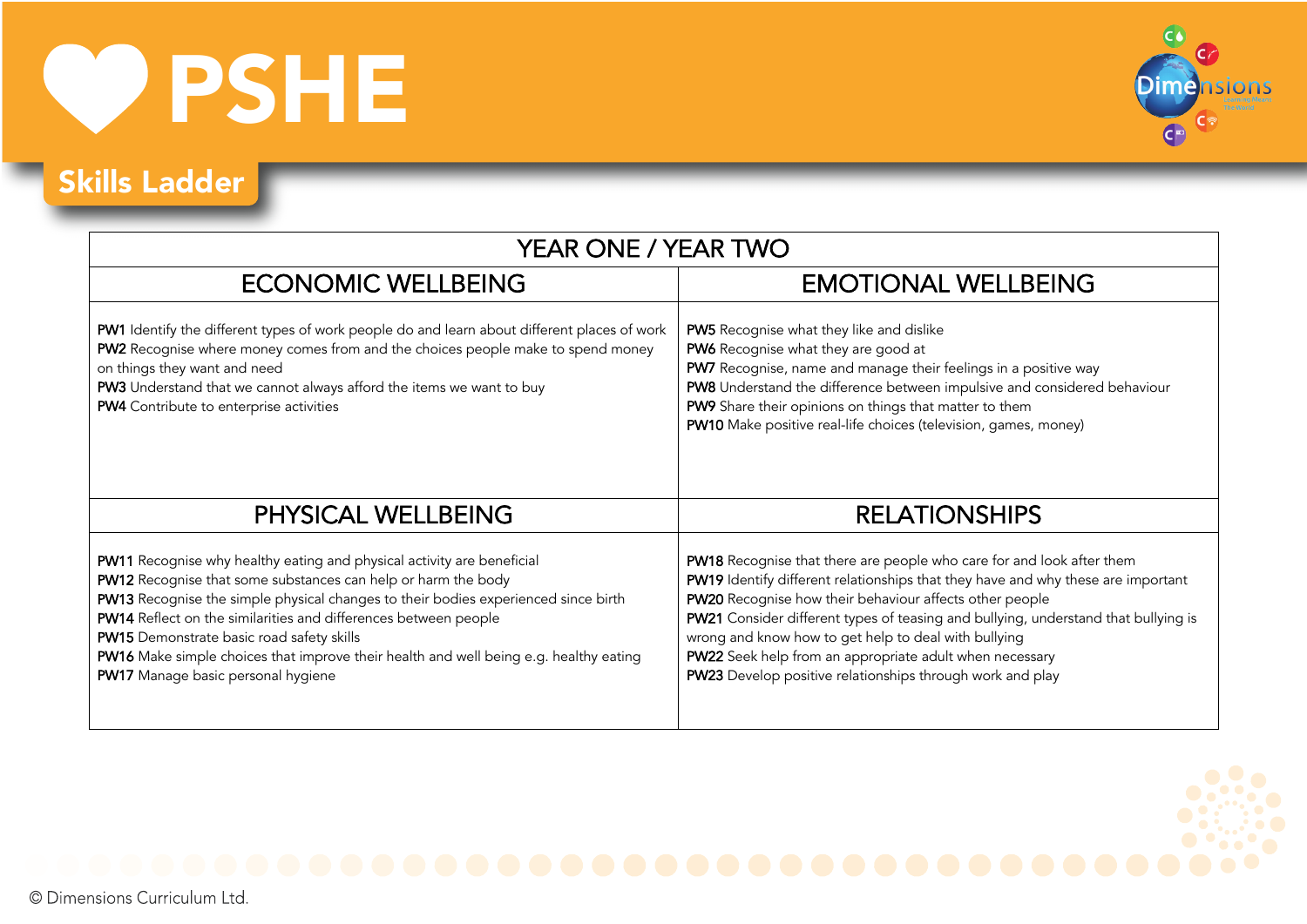

## Skills Ladder

| <b>YEAR THREE / YEAR FOUR</b>                                                                                                                                                                                                                                                                                                                                                                                                                                                                                                                                                               |                                                                                                                                                                                                                                                                                                                                                                                                                                                                                                           |  |
|---------------------------------------------------------------------------------------------------------------------------------------------------------------------------------------------------------------------------------------------------------------------------------------------------------------------------------------------------------------------------------------------------------------------------------------------------------------------------------------------------------------------------------------------------------------------------------------------|-----------------------------------------------------------------------------------------------------------------------------------------------------------------------------------------------------------------------------------------------------------------------------------------------------------------------------------------------------------------------------------------------------------------------------------------------------------------------------------------------------------|--|
| <b>ECONOMIC WELLBEING</b>                                                                                                                                                                                                                                                                                                                                                                                                                                                                                                                                                                   | <b>EMOTIONAL WELLBEING</b>                                                                                                                                                                                                                                                                                                                                                                                                                                                                                |  |
| PW24 Recognise why people work<br>PW25 Identify the range of jobs carried out by the people they know<br>PW26 Recognise what influences the choices people make about how money is spent<br>PW27 Reflect on the range of skills needed in different jobs<br>PW28 Suggest how they can contribute to a range of activities that help them to become<br>more enterprising                                                                                                                                                                                                                     | PW29 Face new challenges positively and know when to seek help<br>PW30 Begin to reflect on their worth as individuals by identifying positive things<br>about themselves and their achievements<br><b>PW31</b> Reflect on own mistakes and make amends<br><b>PW32</b> Talk about their views on issues that affect themselves and their class<br>PW33 Begin to make responsible choices and consider consequences<br>PW34 Develop strategies for managing and controlling strong feelings and<br>emotions |  |
| PHYSICAL WELLBEING                                                                                                                                                                                                                                                                                                                                                                                                                                                                                                                                                                          | <b>RELATIONSHIPS</b>                                                                                                                                                                                                                                                                                                                                                                                                                                                                                      |  |
| PW35 Show awareness of changes that take place as they grow<br>PW36 Recognise that there are medicines and some other substances that can be used in a<br>safe way to improve health<br>PW37 Explore the relationship and balance between physical activity and nutrition in<br>achieving a physically and mentally healthy lifestyle<br>PW38 Extend strategies to cope with risky situations<br>PW39 Behave safely and responsibly in different situations<br>PW40 Follow school rules about health and safety and know where to get help<br>PW41 Begin to make informed lifestyle choices | PW42 Identify strategies to respond to negative behaviour constructively and ask<br>for help<br>PW43 Understand the nature and consequences of negative behaviours such as<br>bullying, aggressiveness<br>PW44 Empathise with another viewpoint<br>PW45 Form and maintain appropriate relationships with a range of different people                                                                                                                                                                      |  |